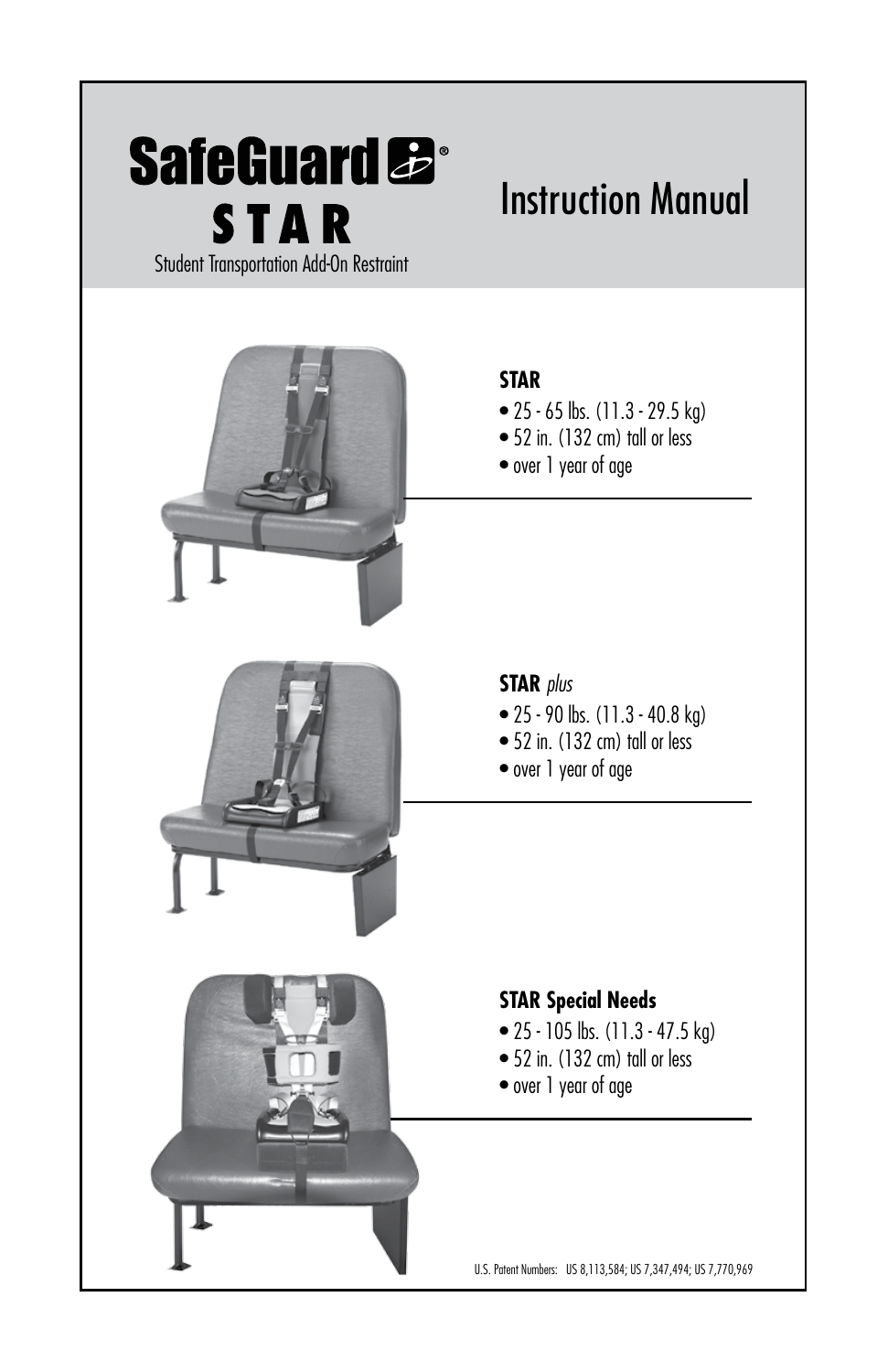Page

| <b>Store this instruction</b><br>manual under<br>the STAR removable<br>seat pad. |  |
|----------------------------------------------------------------------------------|--|
|                                                                                  |  |
|                                                                                  |  |
|                                                                                  |  |
|                                                                                  |  |
|                                                                                  |  |
|                                                                                  |  |
|                                                                                  |  |
|                                                                                  |  |
|                                                                                  |  |
|                                                                                  |  |
|                                                                                  |  |

### **General Information**

The SafeGuard team truly cares about child passenger safety and is committed to providing innovative restraints that offer the utmost in safety and ease of use. While no restraint can prevent injury in every situation, proper installation and use of a restraint can substantially reduce a child's risk of serious injury or death.

It is critical to read and understand these instructions and the vehicle manufacturer's instruction BEFORE using this restraint. Failure to properly use this restraint may result in serious injury or death of the child being transported. If you have any questions after reviewing the instructions, please contact us at:

**SafeGuard Customer Service:** www.safeguardseat.com (or) 1-877-447-2305.

**This restraint system conforms to all applicable Federal Motor Vehicle Safety Standards.**

# **Registration Information**

Please fill out the prepaid registration card attached to the restraint and mail it today or register online at the website listed below.

Restraints could be recalled for safety reasons. You must register this restraint to be reached in a recall. Send your name, address, the restraint's model number, manufacturing date and serial number to IMMI, 18881 IMMI Way, Westfield, IN 46074 or call 1-877-447-2305 or register online at www.safeguardseat.com/clients/product-registration/.

For recall information, call the U.S. Government's Vehicle Safety Hotline at 1-888-327-4236 (TTY: 1-800-424-9153), or go to http://www.safercar.gov.

> The restraint model number and manufacture date are located on a printed label sewn to the webbing above the seat base.

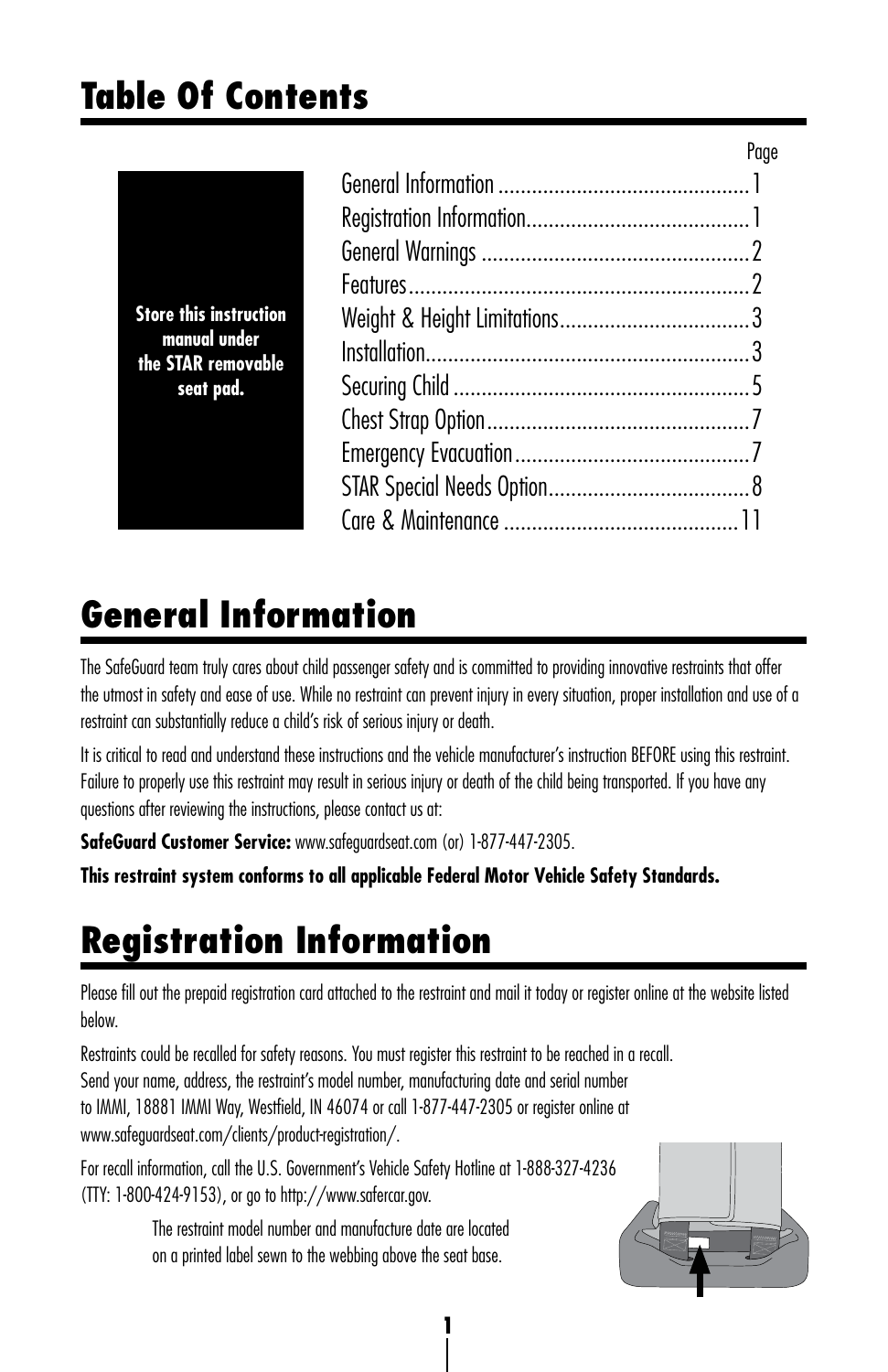## **General Warnings**

### **WARNINGS**

FAILURE TO FOLLOW THESE WARNINGS CAN RESULT IN SERIOUS INJURY OR DEATH. PLEASE READ AND FOLLOW ALL INSTRUCTIONS CAREFULLY.

- THIS RESTRAINT MUST ONLY BE USED ON SCHOOL BUS SEATS. ENTIRE SEAT DIRECTLY BEHIND MUST BE UNOCCUPIED OR HAVE RESTRAINED OCCUPANTS.
- DO NOT USE THIS RESTRAINT UNTIL YOU READ AND UNDERSTAND THE INSTRUCTIONS IN THIS MANUAL.
- FOLLOW ALL INSTRUCTIONS ON THE RESTRAINT AND IN THIS MANUAL.
- DO NOT MODIFY THIS RESTRAINT OR USE ANY ACCESSORIES OR PARTS SUPPLIED BY OTHER MANUFACTURERS. USE ONLY SAFEGUARD REPLACEMENT PARTS.
- NEVER USE THE RESTRAINT SYSTEM IF IT IS DAMAGED OR MISSING PARTS. DO NOT USE A CUT, FRAYED OR DAMAGED HARNESS OR SEAT BELT.
- DO NOT USE BLEACH OR HARSH CLEANSERS ON SEAT CUSHIONS, WEBBING OR BUCKLES. NEVER LUBRICATE THE SEAT BELT BUCKLES.
- A CHILD RESTRAINT SHOULD BE PROPERLY SECURED EVEN WHEN UNOCCUPIED SINCE AN UNSECURED CHILD RESTRAINT MAY INJURE OTHER OCCUPANTS IN A CRASH.

## **Features**

#### **STAR & STAR** *plus*



#### **STAR Special Needs**

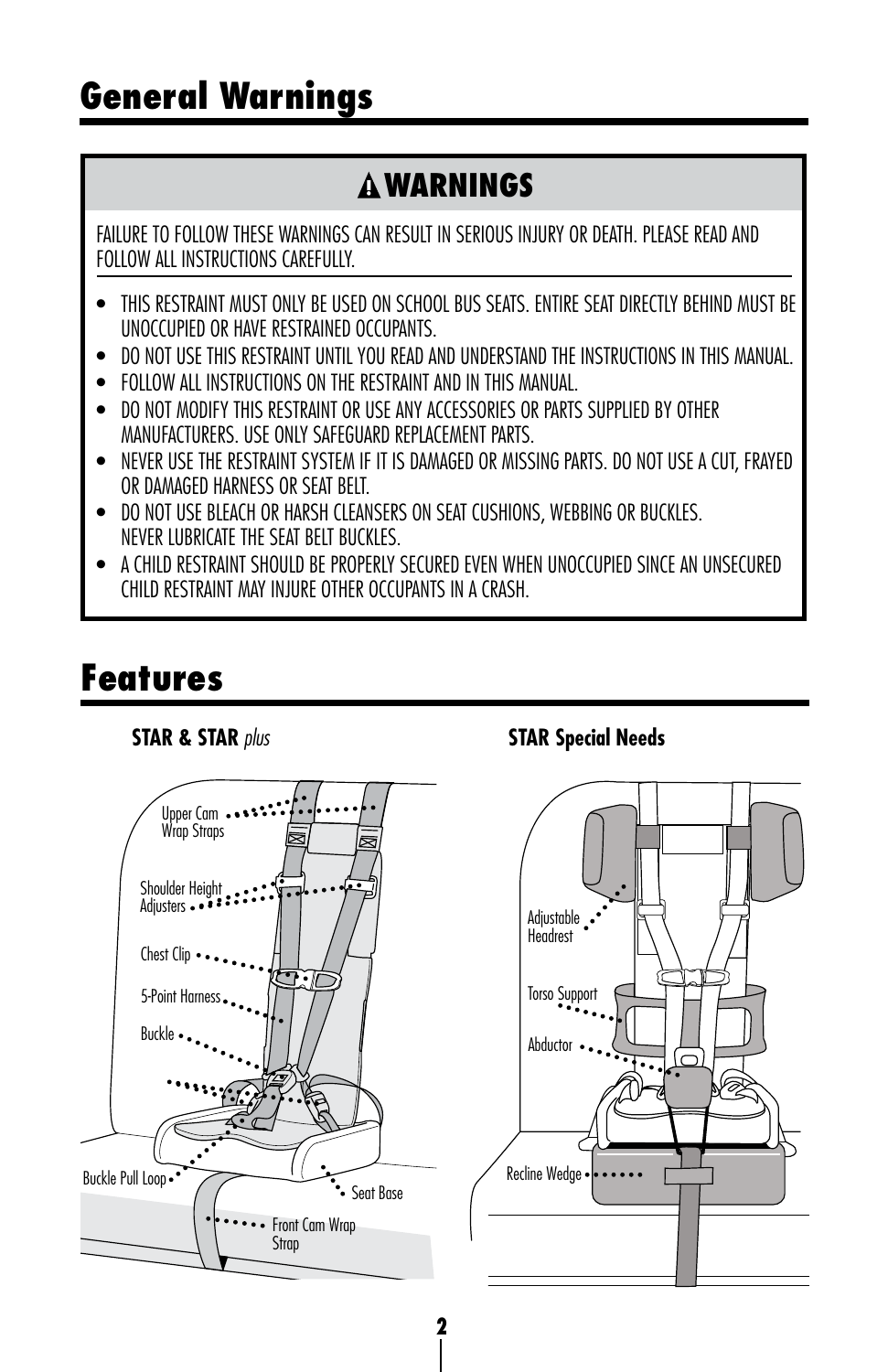# **Weight & Height Limitations**

Seated Torso Height

#### **STAR**

- 25 65 lbs. (11.3 29.5 kg)
- 52 in. (132 cm) tall or less
- over 1 year of age
- 20 in. (50 cm) or less seated torso height

#### **STAR** *plus*

- 25 90 lbs. (11.3 40.8 kg)
- 52 in. (132 cm) tall or less
- over 1 year of age
- 20 in. (50 cm) or less seated torso height

#### **STAR** Special Needs

- 25 105 lbs. (11.3 47.5 kg)
- 52 in. (132 cm) tall or less
- over 1 year of age
- 20 in. (50 cm) or less seated torso height

## **Installation** on the school bus seat

**Note:** For STAR Special Needs, refer to the installation instructions on pages 8-10 first.

**Important Note:** STAR may be secured to a standard 222 school bus seat unless your state code requires that the seat be FMVSS 210 reinforced. Check your state codes.

### **WARNING!** DEATH or SERIOUS INJURY can occur:

**3**

- Follow all instructions on the child restraint and in this manual. Failure to follow the manufacturer's warnings for proper use of this child restraint system can result in serious injury or death.
- **1.** Position the STAR restraint on the bus seat. Place the three upper cam wrap straps around the top of the school bus seat back. Insert the two lower cam wrap straps through the opening at the rear of the school bus seat cushion. **A**
- **2.** If the opening at the rear of the school bus seat cushion is blocked, lift the school bus seat cushion as shown in **B** . Thread the two lower cam wrap straps through the opening. Lower the seat cushion to its original position and lock into place. Be sure the lower cam wrap straps are not trapped within the seat cushion.



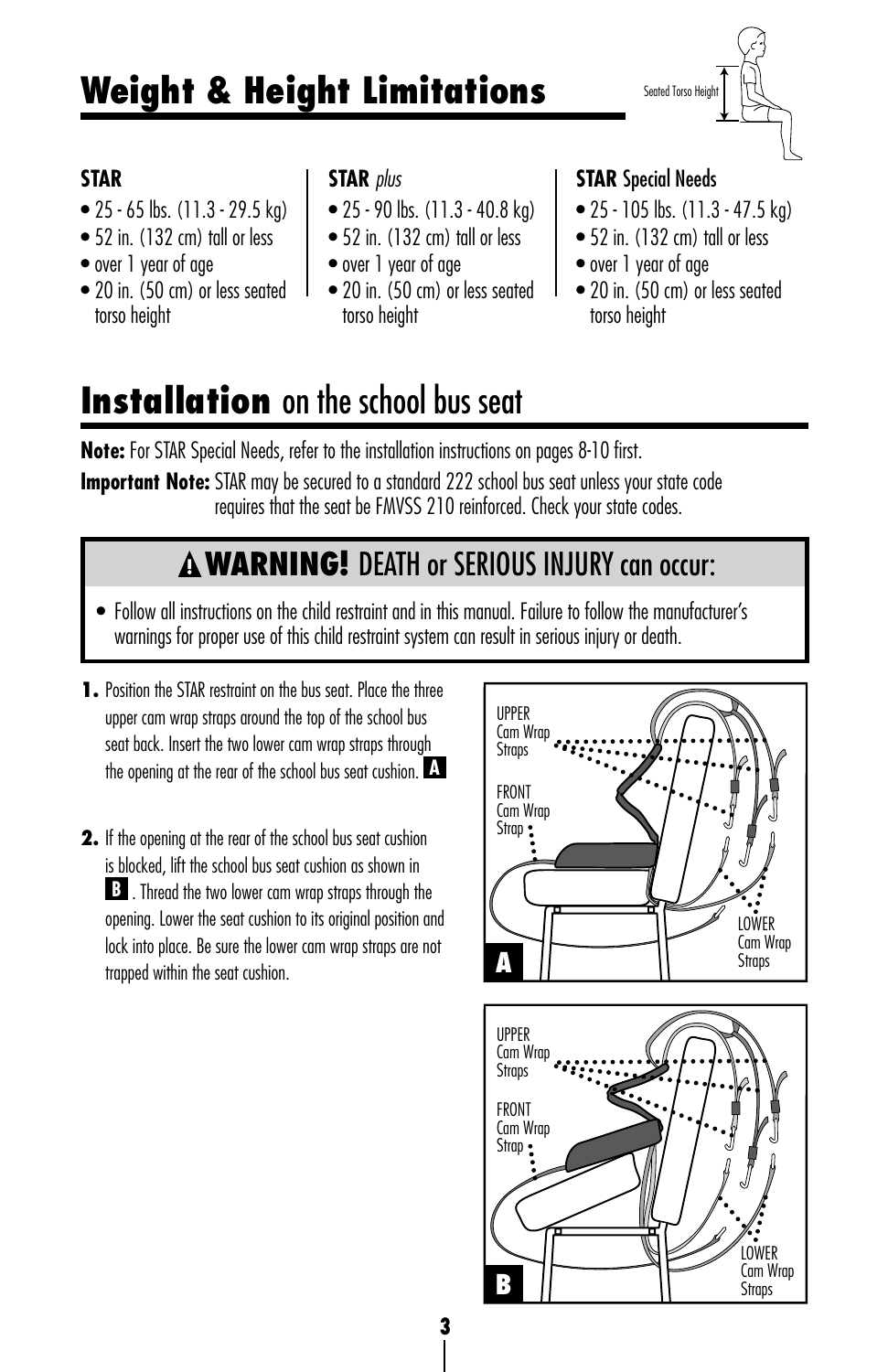**3.** Connect the left upper cam wrap strap to the left lower cam wrap strap. Connect the right upper cam wrap strap to the right lower cam wrap strap. Pull adjuster straps to tighten both outside cam wrap straps. **C** & **D**

**Important:** Be sure to secure and tighten the two outer cam wrap straps before connecting the middle cam wrap strap. Proper tightening will compress the foam at the top of the school bus seat by approximately a half inch.

**4.** Connect the middle upper cam wrap strap to the front cam wrap strap. Pull adjuster strap to tighten. **E**



- **5.** Verify the security of the restraint by moving the rear of the seat base sideways. It should move less than on inch.
- **6.** Once all straps are tight and secured, use the plastic keeper on each strap to secure the free ends of the three upper cam wrap straps. **F Important:** Straps must appear as in **G** after installation is complete.

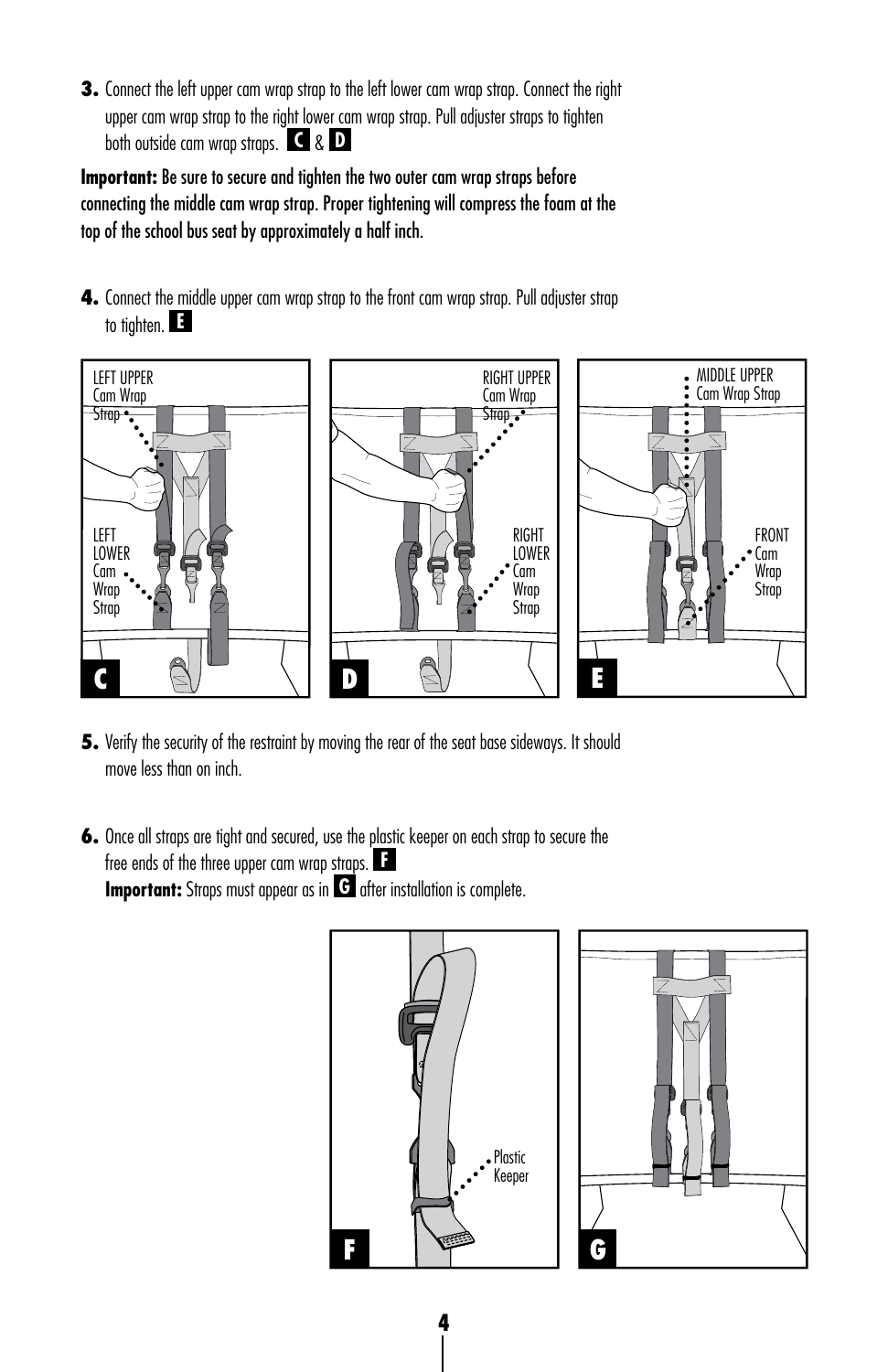### **WARNING!** DEATH or SERIOUS INJURY can occur:

- Follow all instructions on the child restraint and in this manual. Failure to follow the manufacturer's warnings for proper use of this child restraint system can result in serious injury or death.
- Backpacks must be removed before using the STAR restraint.
- Snugly adjust the belts provided with this restraint around the occupant.

#### **1.** Prepare harness:

- Loosen harness: Push left harness adjuster button and pull up on left shoulder strap. **A** Repeat with right shoulder strap.
- Open chest clip and unbuckle harness.
- Lay buckle flat, toward front of restraint.
- **2.** Place child in restraint: **B**
	- Place child in restraint with child's back flat against the back of the restraint.
	- Remove any twists from harness straps.
	- Position harness shoulder straps over child's shoulders.
- **3.** Buckle harness:
	- Use buckle pull loop to pull buckle away from child.
	- Make sure harness straps are not twisted.
	- Insert buckle tongues into harness buckle. Listen for an audible click when each buckle tongue is fastened. **C**
	- Check buckle connection is secure by pulling on shoulder straps.
- **4.** Tighten harness:
	- Pull free end of harness strap, located on the outside of child's leg, until harness is snug around the child. **D**
	- Repeat with second harness strap.
	- A snug strap should not allow any slack. It lies in a relatively straight line without sagging. It does not press on the child's flesh or push the child's body into an unnatural position.
	- Be sure the harness is snug and tight on both the thighs and chest before each use.

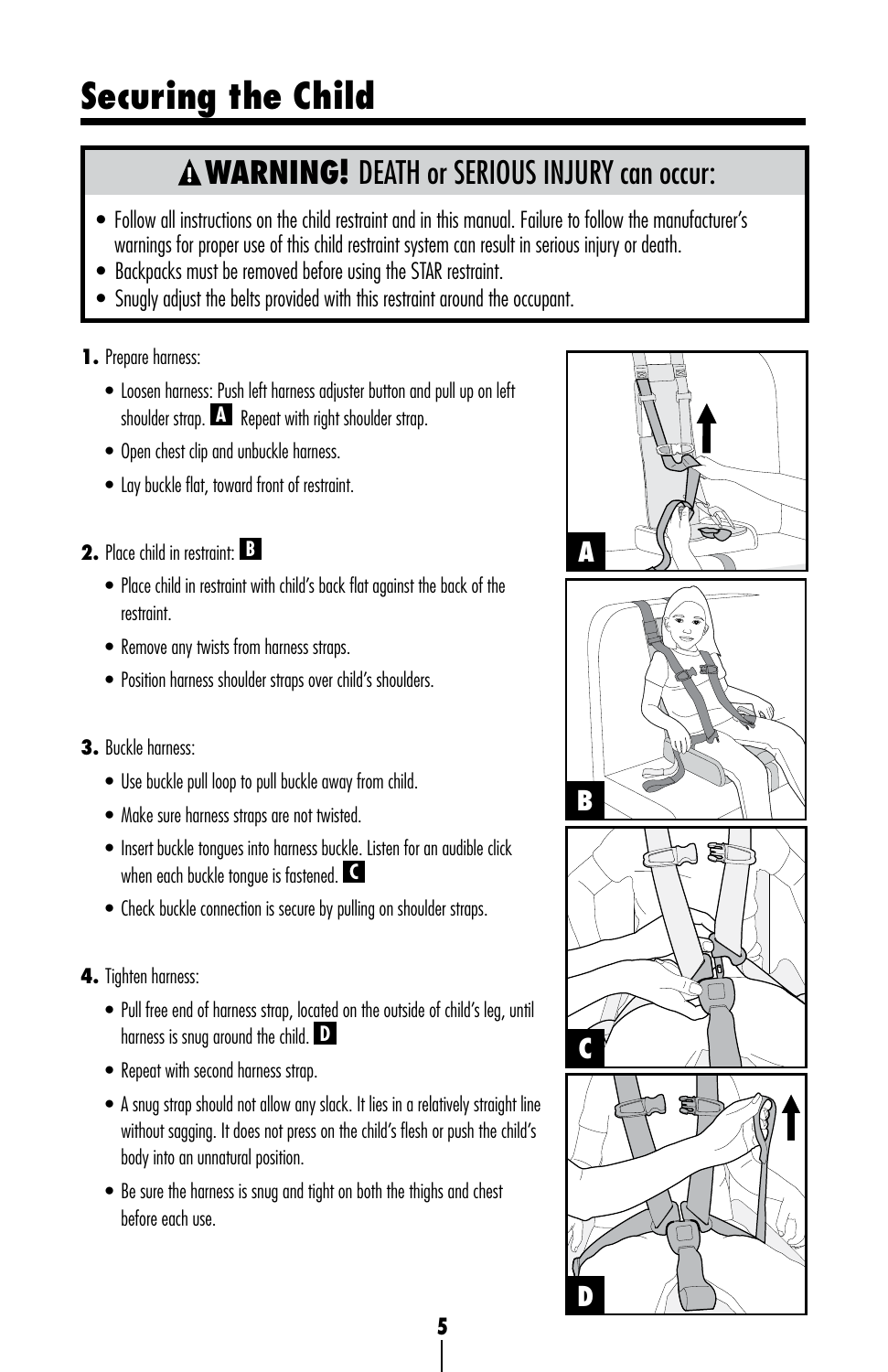- **5.** Fasten harness chest clip: **E**
	- Fasten chest clip by pushing both sides together.
	- Position chest clip at middle of child's chest, at armpit level.
- **6.** Adjust harness height:
	- Position each yellow shoulder height adjuster at or just above child's shoulder. **F**

#### **To remove child from the child restraint:**

- Open chest clip by squeezing middle tabs and pulling apart. **G**
- Loosen harness: Pull shoulder strap up while pushing button on harness adjuster located on outside of child's leg. Repeat with second harness strap. **H**
- Use buckle pull loop to pull buckle and buckle pad away from child. Unbuckle harness buckle by pressing down on red release button. **I**
- Remove child.
- Rebuckle harness to prevent twisting of the straps.









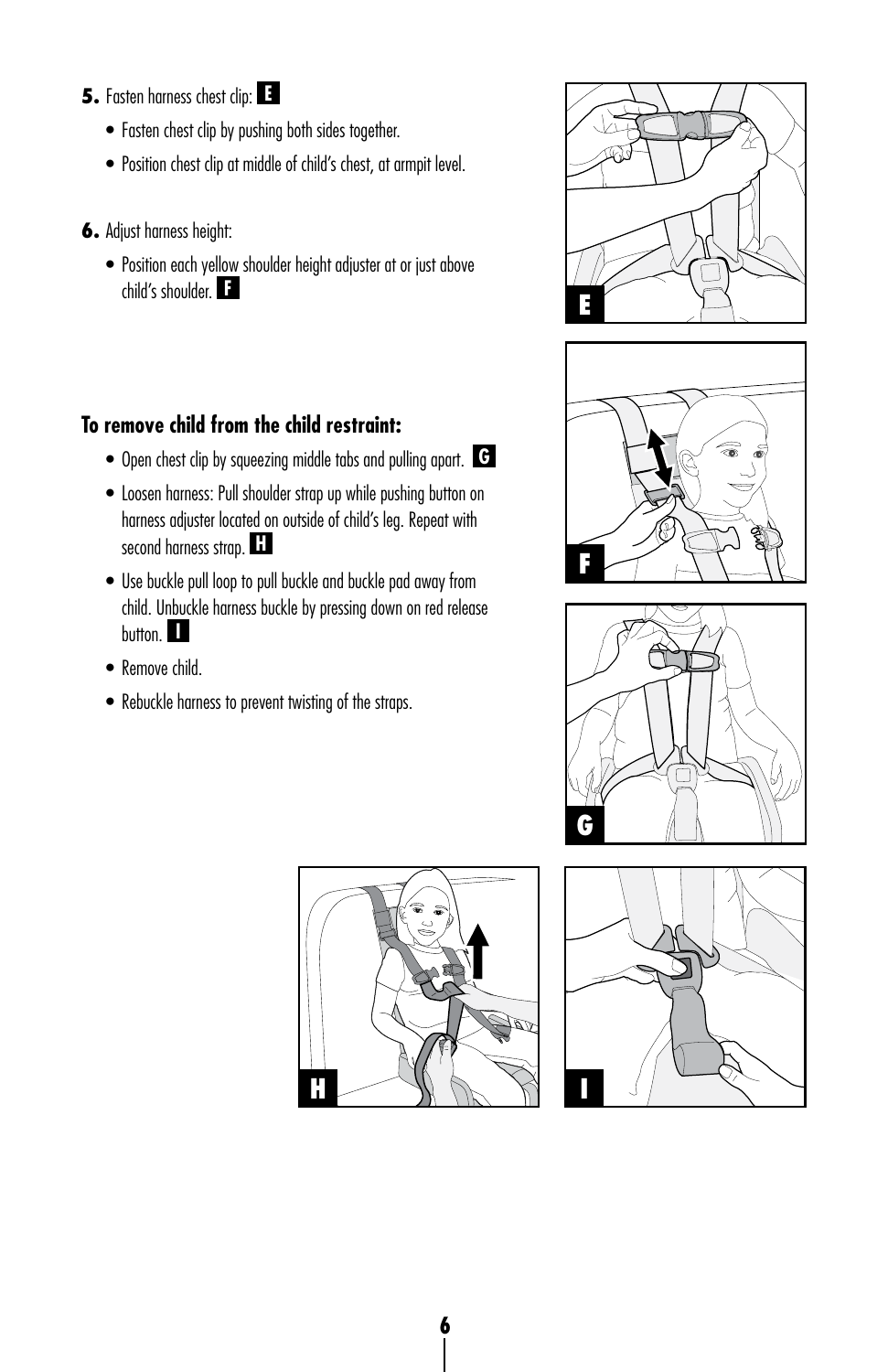# **Chest Strap option**

#### For STAR and STAR *plus*

### **WARNING!** DEATH or SERIOUS INJURY can occur:

- Orange chest strap is for positioning assistance only and is not a restraint device.
- Orange chest strap may not be substituted for shoulder straps or any other portion of STAR restraint.
- Orange chest strap should be used only in addition to the full harness.
- Orange chest strap must be placed under the shoulder straps.

The STAR chest strap is designed to provide positioning assistance for children with special needs.

Chest Strap Option Installation:

- **1.** Position the optional orange chest strap around the child's chest. Proper position of orange chest strap is at the middle of child's chest, at armpit level.
- **2.** Fasten the orange chest strap buckle and adjust the strap snugly. A snug strap should not allow any slack. It lies in a relatively straight line without sagging. It does not press on the child's flesh or push the child's body into an unnatural position. **A**
- **3.** Properly secure the child in the STAR restraint system. **B**

**Important: Orange chest strap must be placed under the shoulder straps.** 



# **Emergency Evacuation**

#### For STAR and STAR *plus*

The STAR restraint system is designed to remain operational after most crash situations. In the event of a crash or an event that necessitates an emergency evacuation, follow this procedure.

- **1.** Open chest clip by squeezing middle tabs and pulling apart.
- **2.** Unbuckle harness buckle by pressing down on red release button.
- **3.** If not possible to perform Steps 1 and 2, use a belt cutter to cut shoulder webs below chest clip. **A** If optional orange chest strap is being used, cut chest strap on right side of child. **A**



**4.** Remove child.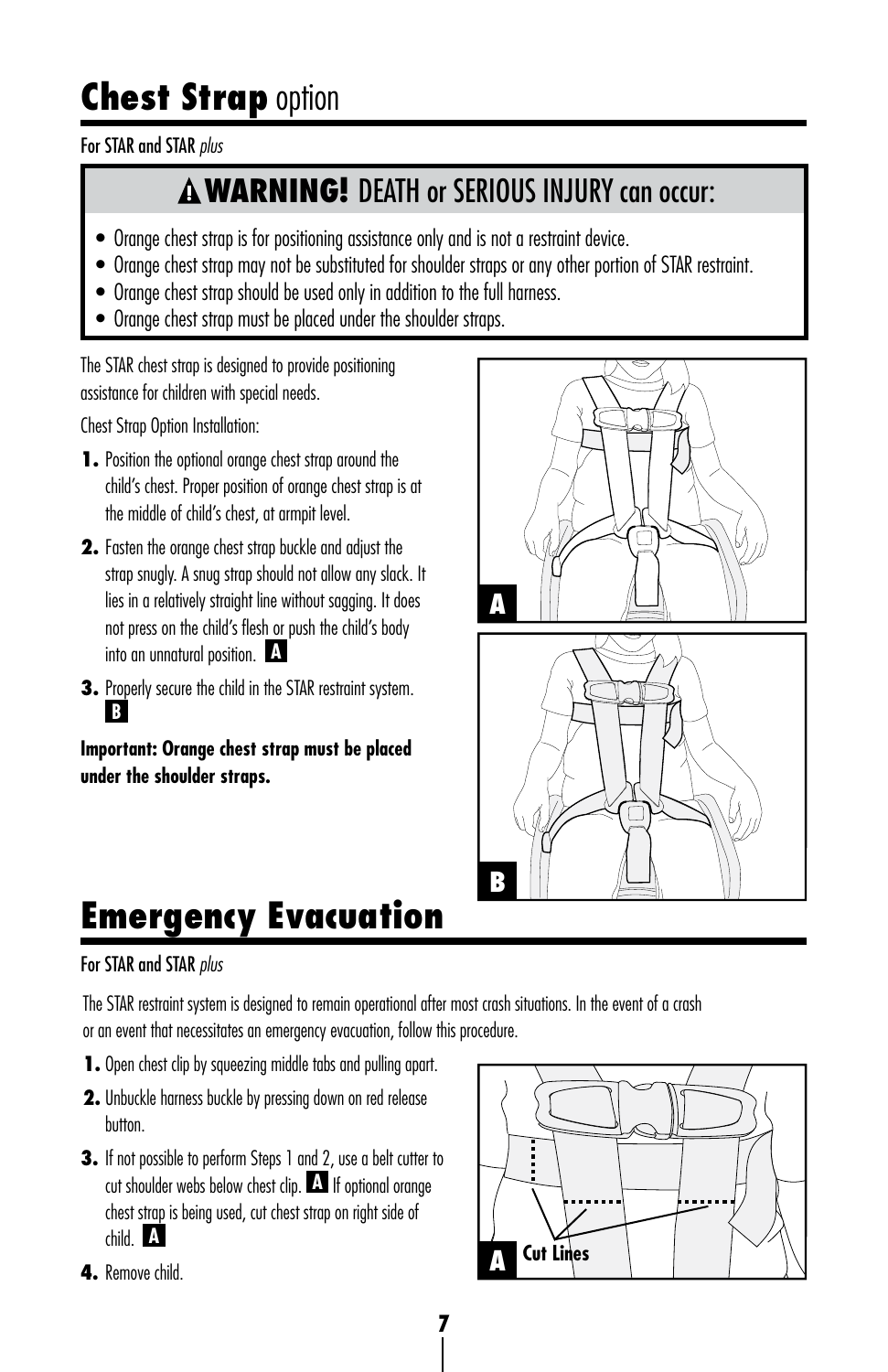## **STAR Special Needs**

Weight Range: 25 - 105 lbs. (11.3 - 47.5 kg) Standing Height: 52 in. (132 cm) or less Seated Torso Height: 20 in. (50 cm) or less

#### **Restraint Features**

The STAR Special Needs restraint is equipped with additional features as shown below to provide support for children with special health care needs.

The STAR Special Needs restraint features may be used in any combination based on the child's needs.



#### **Recline Wedge**

*The recline wedge is used to provide additional lower torso support as needed.*

#### **Recline Wedge Installation:**

- **1.** Verify adhesive-backed velcro strips are on bottom of seat base. If missing replace with new strips.
- **2.** Position the recline wedge on the bus seat with the tallest side facing the front of the bus seat. Be sure to align the hook and loop fasteners on the bottom of the seat base and the top of the recline wedge.



- **3.** Thread the front black cam wrap strap through the webbing sewn onto the front of the recline wedge. **A**
- **4.** Follow the STAR installation instructions on page 3 to complete the installation of the restraint to the bus seat.

**Installation Tip:** When using both the abductor and the recline wedge, first thread the front black cam wrap strap through the elastic strap sewn onto the front of the abductor then through the webbing sewn onto the front of the recline wedge.

**8**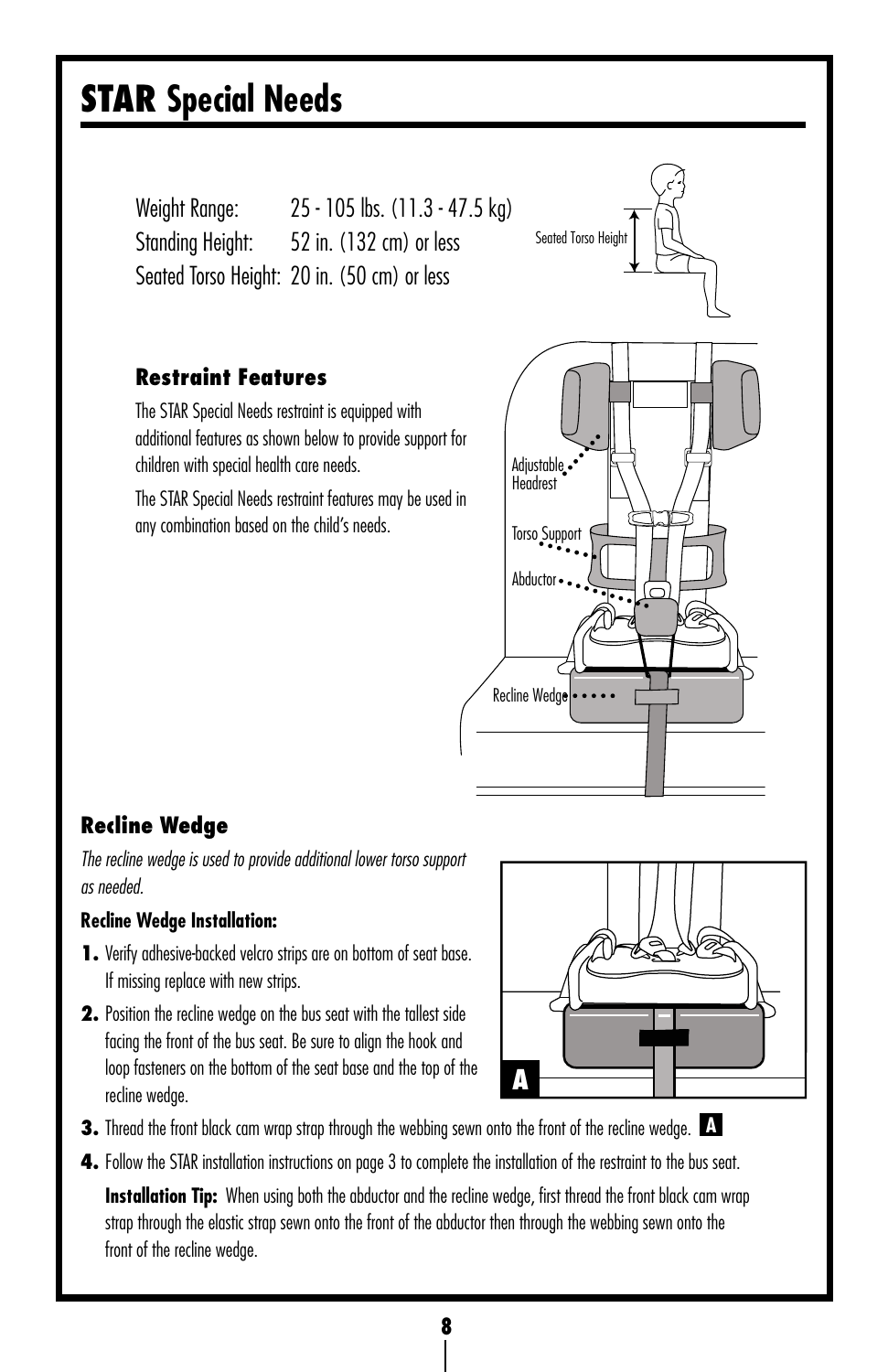## **STAR Special Needs continued**

#### **Headrest**

*The width and height of the headrest are both adjustable to provide additional support for the child's head.*

#### **Headrest Installation:**

- **1.** Adjust headrest width if necessary. (See instructions below.)
- **2.** Orient the STAR Special Needs restraint so the back of the shoulder harness faces up.
- **3.** Position the headrest such that the **I**-shaped openings are centered on the exposed black webbing. **A**
- **4.** Grasp the black webbing and pull it through the first **I**-shaped opening. Repeat with the second **I**-shaped opening. **B**

#### **Headrest Width Adjustment:**

- **1.** Remove the headrest from the STAR Special Needs restraint.
- **2.** Open the two fabric tabs on the back of the headrest cover.
- **3.** Detach the vinyl tab from the attach tab.
- **4.** Detach the elastic strap from the attach tab.
- **5.** Remove the plastic headrest panel from the headrest cover and foam.
- **6.** Select Slot 1 for a wide width headrest or Slot 2 for a narrow width headrest. **C**
- **7.** Insert the plastic headrest panel into the selected slot.
- **8.** Reattach the elastic strap to the attach tab. **D**
- **9.** Reattach the vinyl tab using Hole 1 for wide width or Hole 2 for narrow width. **D**
- **10.** Close the two fabric headrest cover tabs.
- **11.** Repeat steps 2-10 for the opposite side of the headrest.

#### **Headrest Height Adjustment:**

After the STAR Special Needs restraint is installed on the bus seat, grasp both sides of the headrest and slide it up or down to provide proper support for the child's head. **E**









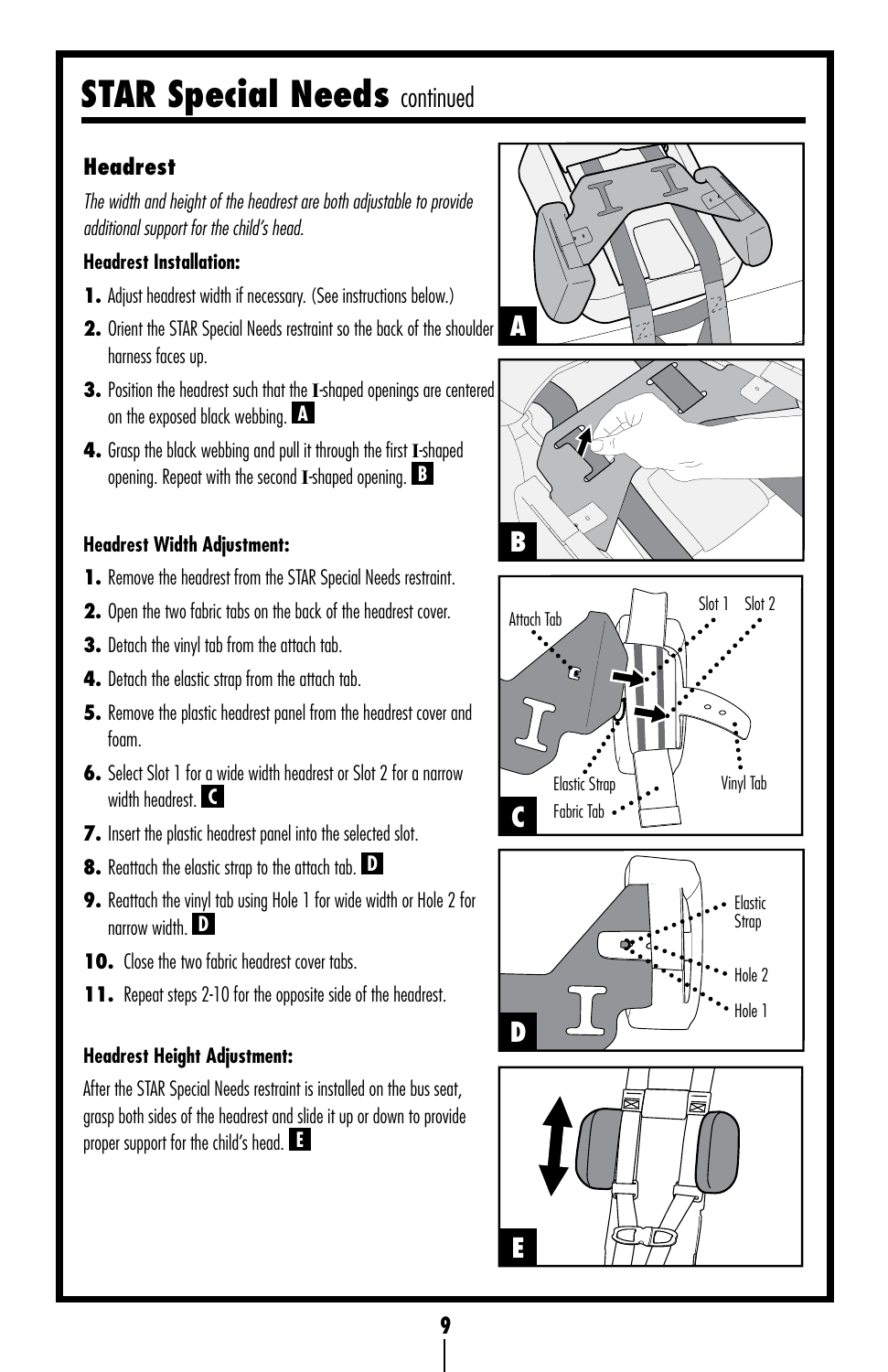## **STAR Special Needs continued**

#### **Abductor**

*The abductor is used to provide additional leg support as needed.*

#### **Abductor Installation:**

- **1.** Unbuckle the harness buckle.
- **2.** Position the abductor on the restraint in front of the buckle with the widest portion of the abductor facing the front of the bus seat.
- **3.** Thread the buckle through the webbing sewn onto the back of the abductor. **A**
- **4.** Thread the front black cam wrap strap through the elastic strap sewn onto the front of the abductor. **B**
- **5.** Follow the STAR installation instructions on page 3 to complete the installation of the restraint to the bus seat.

**Installation Tip:** When using both the abductor and the recline wedge, first thread the front black cam wrap strap through the elastic strap sewn onto the front of the abductor then through the webbing sewn onto the front of the recline wedge.





#### **Torso Support**

### **A WARNING!** DEATH or SERIOUS INJURY can occur:

- Torso support is for positioning assistance only and is not a restraint device.
- Torso support may not be substituted for shoulder straps or any other portion of STAR restraint
- Torso support should be used only in addition to the full harness
- Torso support must be placed under the shoulder straps

*The torso support is used to provide additional support to the upper torso as needed.*

#### **Torso Support Installation:**

- **1.** Follow the STAR installation instructions on page 3 to complete the installation of the restraint to the bus seat.
- **2.** Open the torso support and thread it between the restraint and the bus seat. **A**
- **3.** Position and secure the torso support around the child using the hook and loop fastener.
- **4.** Position and secure the child in the restraint following the STAR instructions. Be sure the harness is snug and tight on both the thighs and chest before each use.



**Important: Torso support must be placed under shoulder straps.**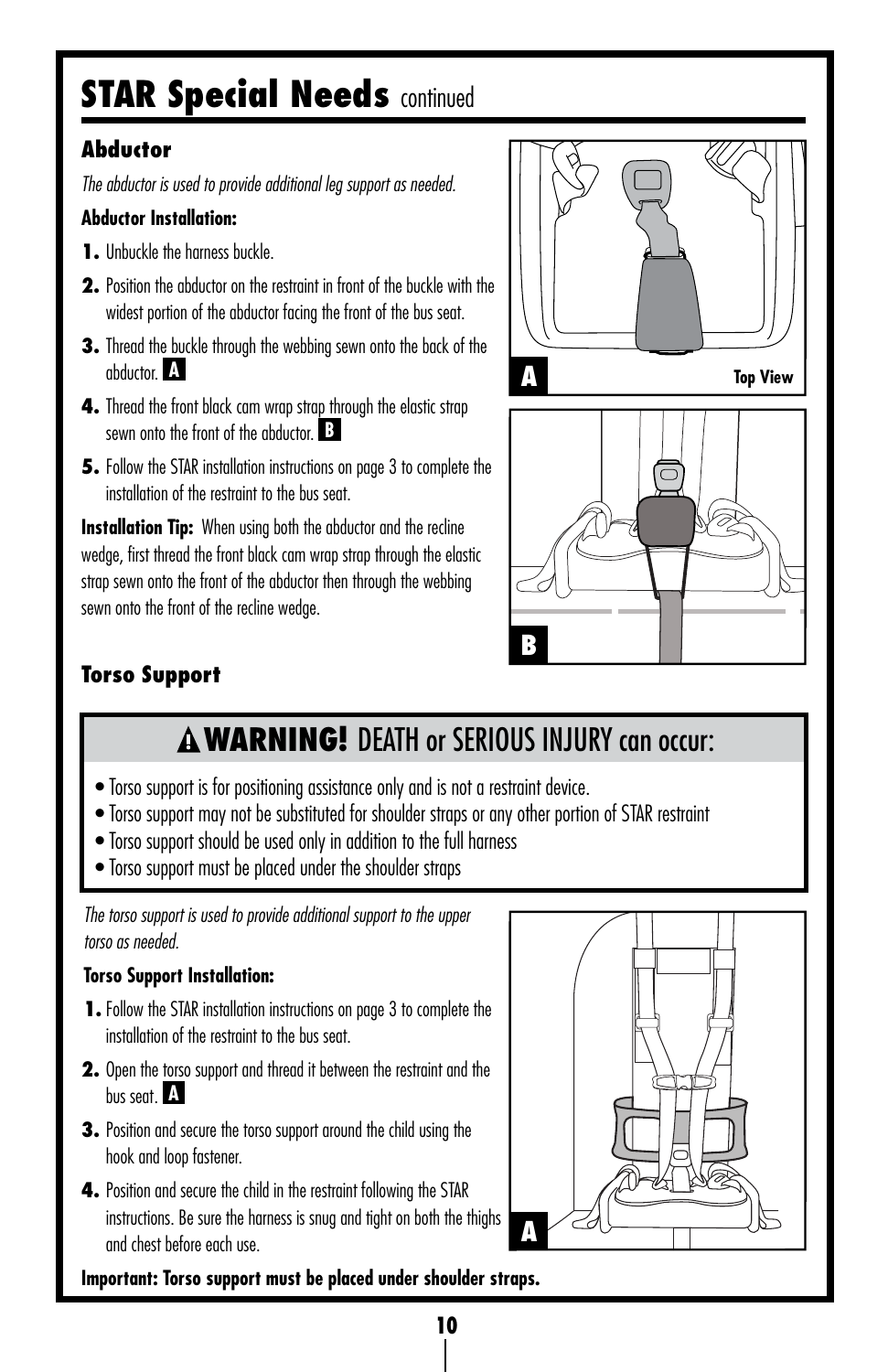## **Care and Maintenance**

The webbing and seat pad can be cleaned on the seat with a damp cloth using mild soap solution and lukewarm water. The pad can be removed for machine washing in cold water on gentle cycle and tumbled dry on low heat. Do not use chlorine bleach or dry clean the pad.

The seat pad is connected to the base with the use of hook and loop fasteners. To remove, pull up on the pad to remove from the base and disconnect the hook and loop fasteners on the back of the pad in two places.

If the seat pad becomes overly soiled or damaged, a replacement pad can be ordered from your original place of purchase or by calling 877-447-2305.

#### **STAR Restraint Replacement**

The STAR restraint system is considered to have a finite life and must be frequently inspected and replaced as needed. The default service life of a STAR restraint is 6 years from the date of manufacture. You may also use the date of invoice by following the directions below. Use of the STAR must be discontinued six years after the date of invoice or the date of manufacture if the invoice information label is not completed. The date of manufacture can be found on the back of the lower portion of the cam wrap strap where it connects to the seat base **(Figure 1)**.

To activate service life from date of invoice, locate the information label on the side of the STAR base. You must enter Invoice Date, Invoice number, and name of the seller of your STAR. All information must be entered for this to be valid. Remove the backing from the label clear cover and seal the label with the information you have entered **(Figure 2)**.

The STAR and its components must be inspected frequently (per instructions below). If you have any doubts about the condition or function of the restraint, REPLACE IT, even if it is less than 6 years from the date of service expiration.

If any component or part of the STAR restraint requires replacement (with the exception of the replaceable pad), the entire system must be replaced.

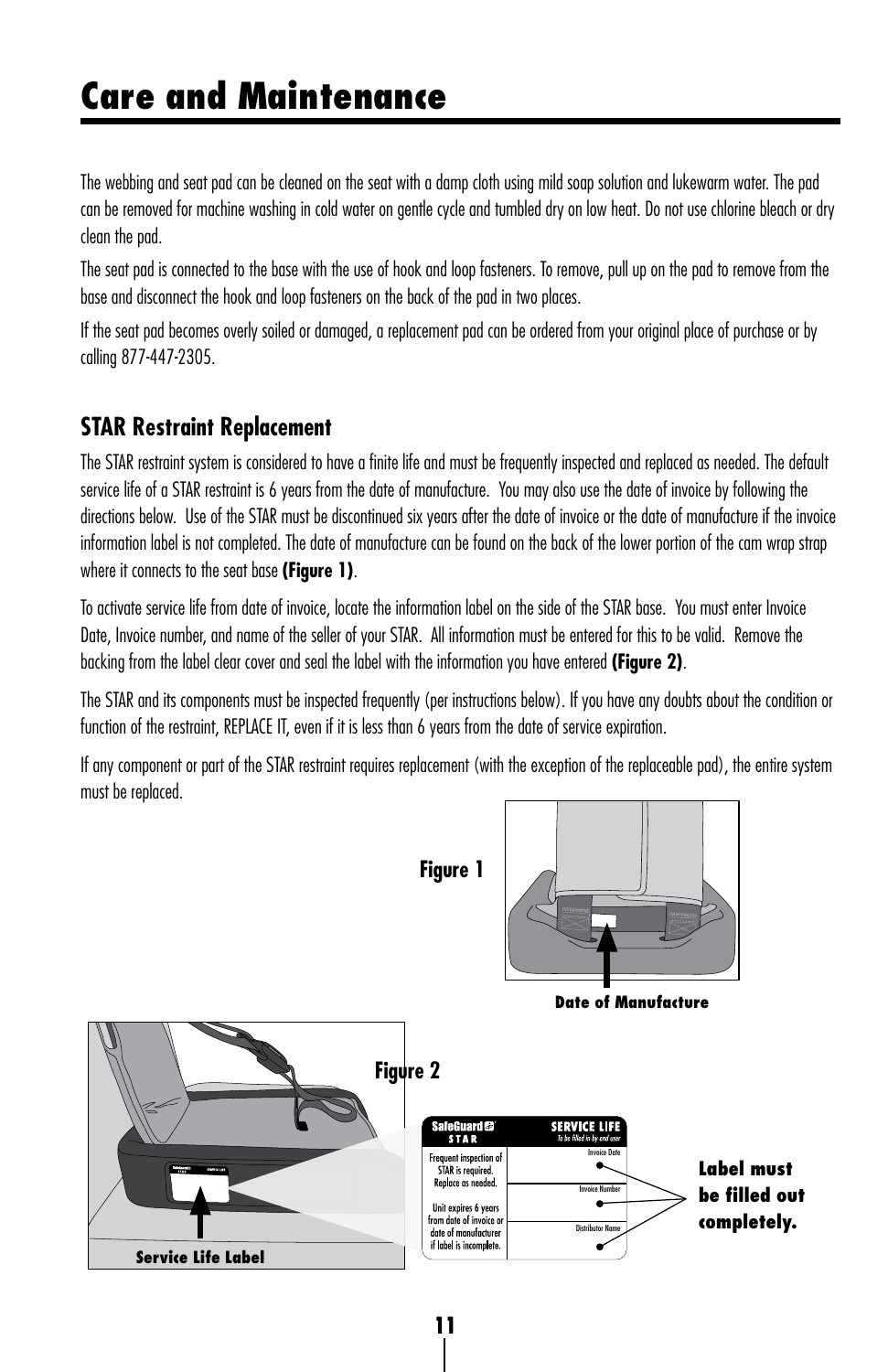#### **STAR In a School Bus Crash**

If a school bus is involved in a moderate or severe crash, the entire STAR restraint must be replaced regardless if the STAR was occupied for use at the time of the crash. Reference the NHTSA Position Paper **"Re-Use of Child Restraint Systems In School Buses After Minor Crashes"** for more information on this matter. This document can be found on the NHTSA.gov website.

#### **STAR Restraint Inspection**

**1.** Inspect harness webbing on entire system for cuts, fraying, or extreme or unusual wear. Most common areas of belt wear include the buckle/latch area and any place where the restraint makes contact with the vehicle or seat.

Corrective action – Replace entire STAR restraint.

**2.** Inspect latch and buckle for proper operation by inserting the latch into the buckle. Latch must insert smoothly, and you must hear an audible click. Verify proper latching by tugging on the belt. Latch must not be worn, deformed or corroded. Buckle must not be damaged, cracked or broken.

Corrective action – Replace entire STAR restraint.

**3.** Inspect the seat belt height adjuster for damage. Move adjuster up and down. It must move freely and should not be damaged, cracked or broken.

Corrective action – Replace entire STAR restraint.

**4.** Inspect dual cam wrap system for cuts, fraying, or extreme or unusual wear.

Corrective action – Replace entire STAR restraint.

**5.** Inspect chest clips for damage and operation. Chest clip halves should not be damaged, cracked or broken. Clips should engage and disengage smoothly with each other. Move clip halves up and down. They must move freely.

Corrective action – Replace entire STAR restraint.

#### **Accessory - Connector Strap**

Allows the positioning of three standard STAR restraints on a 39" school bus seat.

#### **Federal Safety Standards**

The SafeGuard STAR restraint is certified to applicable U.S. Federal Motor Vehicle Safety Standard FMVSS 213 and 302.